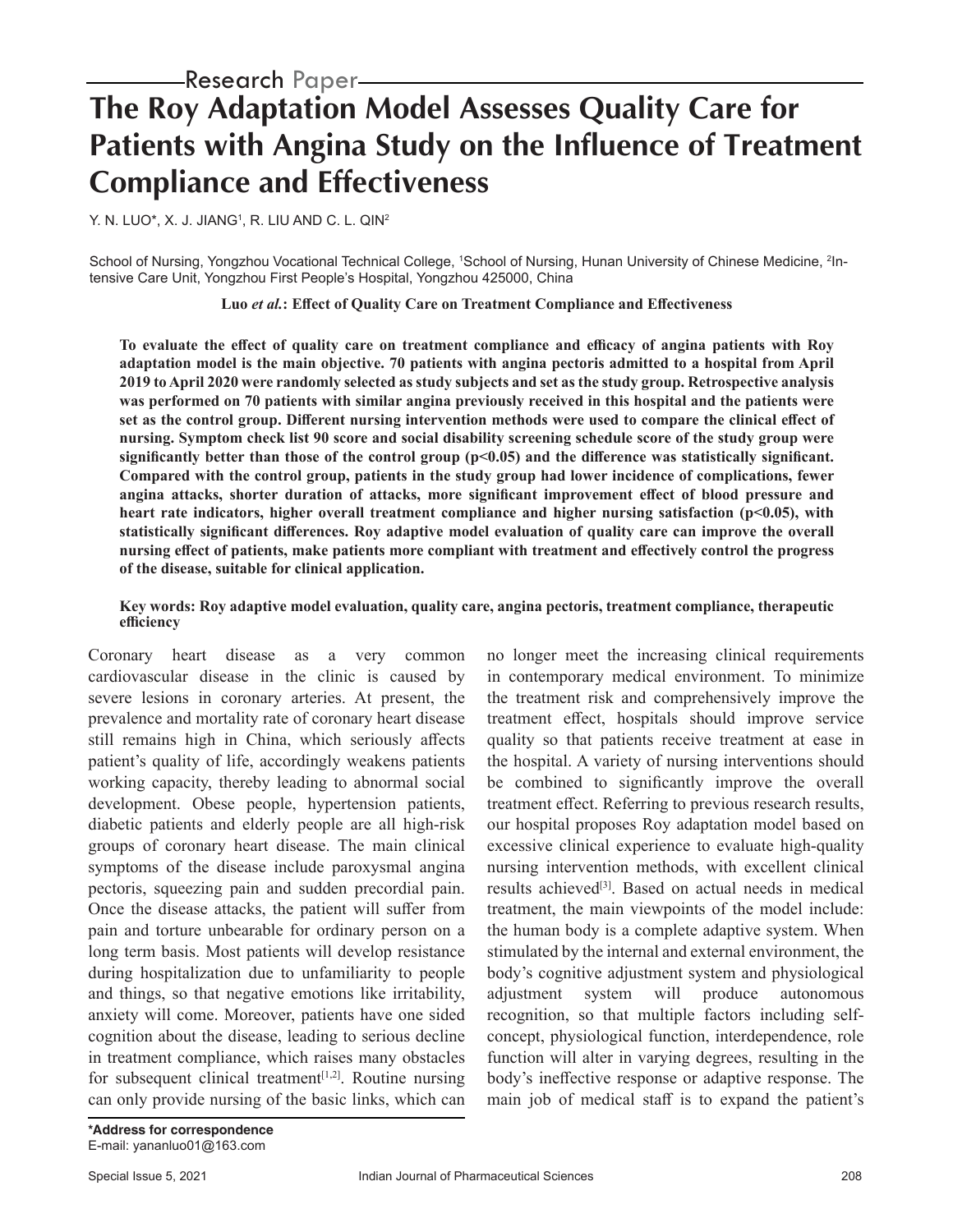adaptation range and minimize the time and frequency of patient's response to the stimulus, thereby triggering adaptive response and enhancing the body's adaptability. High-quality nursing is an extended nursing method based on routine nursing, which takes "people-oriented" as the nursing principle, fully respects the individual's actual needs and strengthens pertinence in nursing intervention to guarantee patients good physical and mental state during hospitalization, enhance patients confidence in treatment and achieve optimal treatment results. This study mainly investigates the effectiveness of Roy adaptation model in evaluation of high-quality nursing intervention methods. 70 patients with angina pectoris admitted to a hospital from April 2019 to April 2020 were selected as the study subjects. The study is reported as follows.

# **MATERIALS AND METHODS**

#### **General information:**

70 patients with angina pectoris admitted to a hospital from April 2019 to April 2020 were randomly selected as the study subjects. This study was approved by the hospital committee. All patients were tested and diagnosed with angina pectoris by Electrocardiogram (ECG) and coronary angiography and signed an informed consent. During this period, patients with mental disorders and body language communication disorders were excluded and patients with other serious diseases such as liver and kidney dysfunction, heart disease, mental disease, malignant tumor, etc. were excluded. The patients included in the study were set as the study group to be intervened with Roy adaptation model for assessment of high-quality nursing. Where, there were 42 males and 28 females. Aged 33-68 y old, the patients had an average age of  $(54.17\pm3.22)$  y. With  $1~5$  y course of disease, the patients had  $(3.04 \pm 0.83)$ y course of disease on average. There were 14 cases of spontaneous angina pectoris, 22 cases of labor angina pectoris and 34 cases of mixed angina pectoris. A retrospective analysis was made on 70 patients with similar angina pectoris previously admitted to this hospital, who were set as the control group, including 37 males and 33 females. Aged 36~77 y, the patients had an average age of  $(58.49\pm 2.54)$  y; with  $1~1$  $-7$  y course of disease, the patients had  $(3.62\pm0.50)$  y course of disease on average. There were 17 cases of spontaneous angina pectoris, 23 cases of labor angina pectoris and 30 cases of mixed angina pectoris. In comparison of general information between the study group and the control group, the difference was not statistically significant  $(p>0.05)$ .

# **Method:**

The control group received high-quality nursing intervention and the study group received intervention by Roy adaptive assessment model on the basis of highquality nursing.

# **High-quality nursing:**

After the patient is admitted to the hospital for treatment, the nursing staff needs to inquire about the patient's basic situation, assist the patient in handling the admission procedures, communicate effectively with the attending physician and the inpatient department based on the patient's medical records in a timely manner and arrange a series of health examinations after the patient is properly settled. Patients will develop negative emotions such as depression, anxiety, nervousness and unhappiness during the diagnosis and treatment period. Medical staff should always observe the patients mental state and symptoms, stabilize the patient's emotions, increase their confidence in treatment and improve treatment compliance. The ward should be regularly cleaned and kept at a suitable temperature and humidity at all times. The patient's timetable should be reasonably arranged to ensure that the patient can have a good rest and feel comfortable during hospitalization. At the same time, medical staff also needs to give more humanistic care to patients, so that patients feel family warmth and adapt to the medical environment faster.

Medical staff should distribute disease knowledge safety manuals among patients and explain the epidemiology, pathogenesis, incentives, risk factors, clinical symptoms, precautions and other knowledge contents related to angina pectoris, thus raising safety awareness of patients. It is also possible to alleviate patient's negative emotions by exemplifying typical cases of successful treatment and adopt tender encouragement policy to make patients positively face the disease. Medical staff should observe the patient's life status at all times, instruct the patients to maintain a healthy lifestyle and regularly invite experts to conduct seminars so that patients have deeper knowledge about angina pectoris, enhance self-care and self-protection capability and independently evaluate potential health factors in them. Medical staff also need give detailed lectures oriented to the patient's situation, so as to prevent complications in patients, improve patient's treatment comfort and reduce treatment risk. At the same time, family members can play a supervisory role and provide timely remediation measures against medical staff's neglected aspects.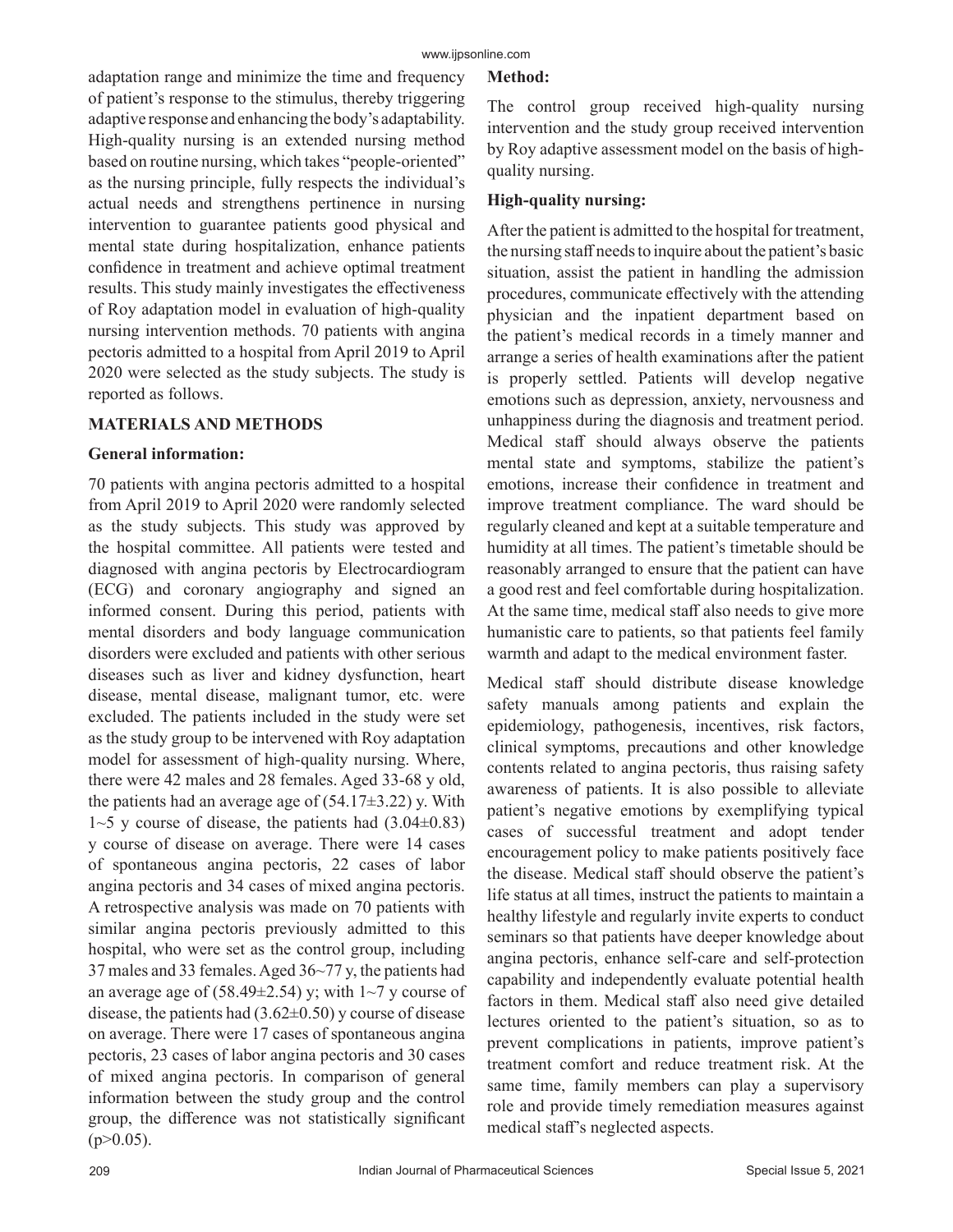Due to long hospitalization, patients will easily develop negative emotions such as anxiety, depression and tension. Some patients unable to bear the pain during the treatment will give up the treatment or voluntarily suspend medication once the condition is stable, resulting in deterioration or repetition of the condition. Hence, the medical staff needs to inform the patients of all relevant information such as drug ingredients, efficacy, medication contraindications and hazards of drug withdrawal to avoid negative impact on the patient's disease control<sup>[4,5]</sup>. During the patient's drug treatment, monitoring management system should be fully implemented to prevent abnormality in patients. Once physical discomfort occurs in the patient, effective measures should be taken in time to resolve it. Special attention should be given to the physical status of elderly patients. Due to gradually declining physical function, elderly patients will have stronger resistance towards drugs or treatment. Medical staff should strengthen humanistic care, enhance the patient's confidence in treatment and add night inspections to help elderly and inform patients to solve physical and psychological problems in a timely manner, so that the patient's treatment compliance is increased.

Patients need to maintain a light diet during treatment, ensure dietary fiber intake from low-fat, low-salt and low-sugar food, eat more fresh fruits and vegetables and avoid overeating. According to the patient's preferences and physical conditions, exclusive sports training program can be formulated mainly aerobics, tai chi, walking, etc. At the same time, it is also necessary to perform real time dynamic monitoring of the patient's ECG, record the disease information in detail and report it to the attending physician to increase rationality and feasibility in implementation of the nursing program.

## **Roy adaptation assessment model:**

Roy adaptation assessment model involves primary assessment and secondary assessment<sup>[6]</sup>. Primary assessment covers relatively broad aspects, mainly including four related behaviors: self-concept, physiological function, interdependence and role function. Self-concept refers to the patient's knowledge about angina pectoris and adverse stimulus response during the treatment; role function means the patient suffers from unfelt pain in normal life after the onset of the disease and receives hospital treatment in a strange environment, such a change will produce certain degree of discomfort in the patient, thereby generating resistance to the current state; interdependence means that the patient will have a variety of clinical symptoms after the onset of the disease and various adverse reactions will affect his normal daily activities, so many patients not knowing much about angina pectoris will develop dependence on medical staff. Secondary assessment covers more detailed contents, which divides physiological functions into six parts: body fluid and electrolyte, circulatory function, oxygenation function, sensation, protection and excretion<sup>[7]</sup>. Assessment of body fluids and electrolytes mainly includes various adverse stimulations and previous history of coronary heart disease; circulatory function assessment includes transport capacity of the lymphatic system and cardiovascular system; oxygenation function assessment includes previous bad behavior and medical history (history of smoking, coronary heart disease, etc.), inherent stimulation, etc.; sensation mainly refers to the patient's cognition and response to various adverse stimulus; protection is to protect the patient's daily activities, rest, etc.; excretion refers to whether the patient's metabolism related functions and rhythm are normal.

Based on Roy adaptation assessment, clinical diagnosis is made for patients and nursing intervention is given according to the patient's actual physical conditions and diagnosis results. Patients with angina pectoris generally suffer from decreased cardiac output. It is necessary to establish  $\geq 2$  venous channels to keep the patient's venous channels unobstructed at all times. According to the doctor's instructions, appropriate adjustment should be made in patient's medication of vasodilator drugs, so that the patient's heart after load is alleviated. Patient's adverse reactions after medication should be observed $[8]$ . At the same time, reasonable posture can be taken to reduce the patient's cardiac post load. Meanwhile, the patient's 24 h intake and output volume should be accurately recorded so that medical staff can adjust nursing measures in time according to changes in the patient's physical condition. Indexes like consciousness, blood pressure, breathing, heart rate, pulse directly reflect whether the patient is in good physical and mental state, which should be closely monitored by medical staff. Abnormality in the indexes should be reported to the attending physician in time and assistance should be given to the doctor to provide the patient with the most reasonable nursing measures<sup>[9]</sup>.

In the process of nursing and treatment, patients should maintain a good breathing state at all times and maintain a normal oxygenation index. Therefore, high-flow oxygen inhalation is recommended to inhale oxygen at a rate of 4~6 l/min. At the same time, instruct patients to cough correctly, so that sputum is effectively excreted to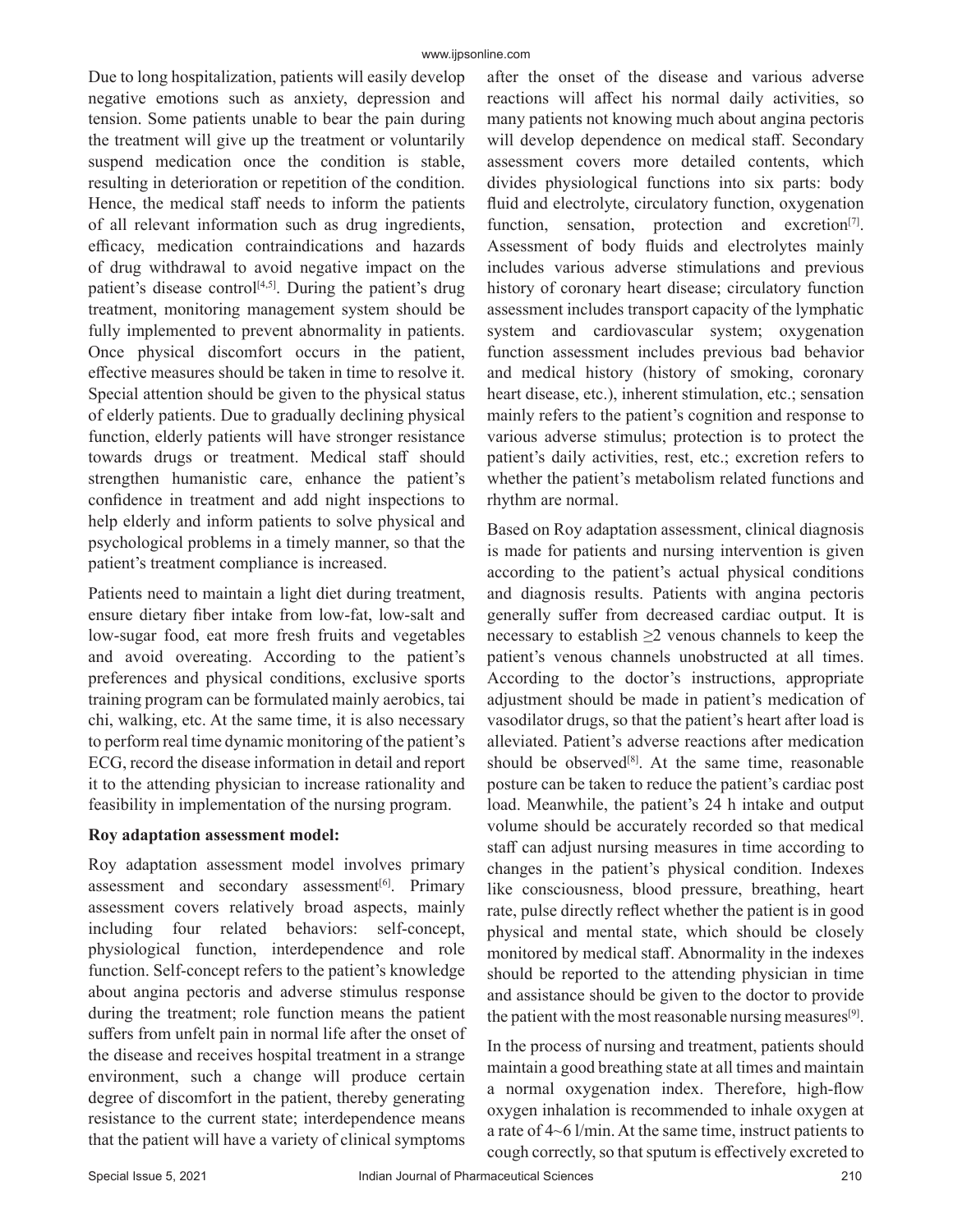ensure smooth airway<sup>[10]</sup>. Smooth air circulation should be kept in the patient ward and indoor temperature and humidity should be controlled at an appropriate level. Medical staff should always pay attention to changes in the patient's condition, closely monitor vital signs and actively prevent multiple complications. In view of the possibility of sudden patient death, medical staff should prepare rescue drugs and apparatus in advance.

#### **Observation indexes:**

Use Symptom Check List 90  $(SCL-90)^{[11]}$  to evaluate patient's psychological status. SCL-90 contains 90 items reflecting mental symptoms and divides them into 9 factors according to the symptom cluster. The excluded 7 items are taken as the 10th factor. The scoring standard is evaluated according to five levels of; "no", "very light", "moderate", "heavy" and "severe". The total score can reflect severity of the patient's condition and the number of positive items can reflect the scope of self-discomfort, which can also reflect disease severity. The specific content of SCL-90 scale is shown in Table 1.

Social Disability Screening Schedule (SDSS)<sup>[12-14]</sup> is used to assess the normal degree of patient's various social functions. The SDSS scale contains 10 items, including occupation and work, marriage function, parental function, social withdrawal, social activities outside the family, too few activities within the family, family function, personal self-care, care for the outside world, responsibility and planning. The rating levels are divided into "unsuitable", "serious defects", "some defects" and "no defects", which are respectively scored as 9 points, 2 points, 1 point and 0 point.

Myocardial infarction, arrhythmia and heart failure are the three common complications of angina pectoris.

| <b>TABLE 1: SCL-90 SCALE</b> |  |  |  |  |  |
|------------------------------|--|--|--|--|--|
|------------------------------|--|--|--|--|--|

Statistics and comparisons are made on the case number of complications in the study subjects.

Compare the changes in blood pressure and heart rate indexes between the two groups.

Arrange patients for health examination, compare the number of angina pectoris attacks within 30 d between groups and record the duration of attacks in detail.

Evaluate patient's treatment compliance from three aspects of food intake, medication and examination and make pairwise comparisons.

Distribute the special nursing questionnaire of our hospital among the patients and their families at the same time, request them to complete the answer within the specified time and evaluate the patient's satisfaction towards nursing. The rating levels are divided into "very satisfied", "satisfied" and "unsatisfied".

#### **Statistical analysis:**

The Cronbach's alpha  $(\alpha)$  of evaluation scales such as SCL-90 and SDSS used herein are all >0.92, so the credibility is high. Use SPSS 22.0 statistical software to analyze the derived data, with the measurement data indicated by  $(\bar{x} \pm s)$  and tested by "t" the count data indicated by n (%) and tested by  $\chi^2$ , p<0.05 indicates statistically significant difference.

## **RESULTS AND DISCUSSION**

Table 2 shows the analysis of patients SCL-90 scores. Scores are compared between the study group and the control group, including number of positive items, somatization, psychosis, hostility, horror. It is found that the study group has superior SCL-90 score to the control group in overall ( $p$ <0.05) showing statistically significant difference.

| No.            | <b>Title</b>                                         | Selection     |
|----------------|------------------------------------------------------|---------------|
| 1              | Forgetfulness                                        | 1, 2, 3, 4, 5 |
| $\overline{2}$ | Headache                                             | 1, 2, 3, 4, 5 |
| 3              | Dizziness or faint                                   | 1, 2, 3, 4, 5 |
| $\overline{4}$ | Chest pain                                           | 1, 2, 3, 4, 5 |
| -5             | Reduced interest in the opposite sex                 | 1, 2, 3, 4, 5 |
| 6              | Easily excited or irritable                          | 1, 2, 3, 4, 5 |
| $\overline{7}$ | Nervousness, not at ease                             | 1, 2, 3, 4, 5 |
| 8              | Always with unnecessary thoughts in the mind         | 1, 2, 3, 4, 5 |
| 9              | Thoughts controllable by others                      | 1, 2, 3, 4, 5 |
| 10             | Significant decrease in energy, slowdown in activity | 1, 2, 3, 4, 5 |

**Note:** There are a total of 14 questions. Patients should read the questions carefully, fill them according to their recent actual situation, complete within the specified time and report the score so that condition status can be assessed. Where, the five levels of "no", "very light", "moderate", "heavy" and "severe" have a score of 1, 2, 3, 4 and 5 respectively.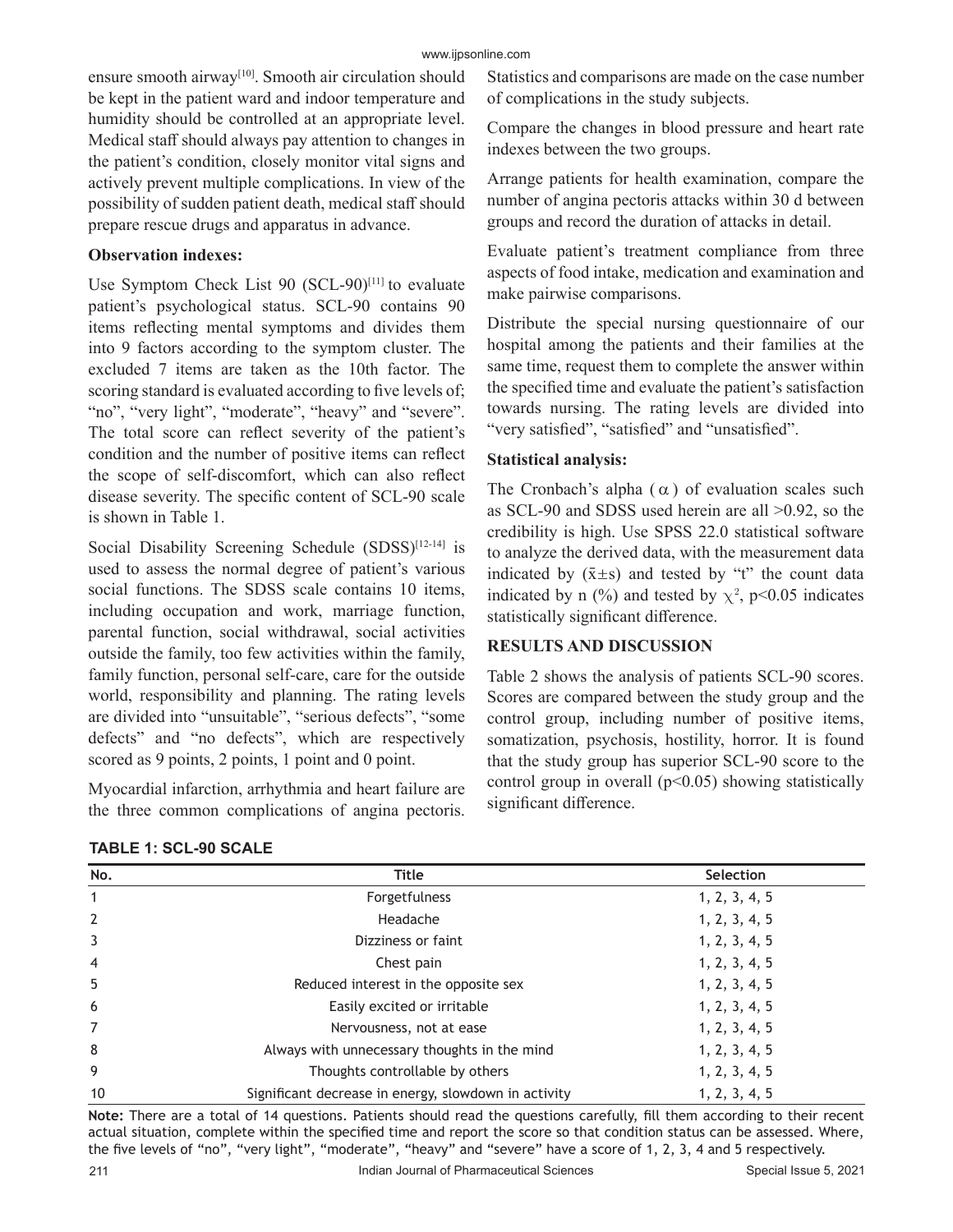www.ijpsonline.com

| Group                       | Control group (n=70) | Study group (n=70) | $\chi^2$ | p      |
|-----------------------------|----------------------|--------------------|----------|--------|
| Depression                  | $3.37 \pm 1.42$      | $1.54 \pm 0.53$    | 7.246    | < 0.05 |
| Anxiety                     | $3.68 \pm 1.44$      | $1.78 \pm 0.39$    | 5.133    | < 0.05 |
| Horror                      | $3.62 \pm 1.43$      | $1.76 \pm 0.56$    | 5.352    | < 0.05 |
| Hostility                   | $3.29 + 1.44$        | $1.07 + 0.47$      | 4.758    | < 0.05 |
| Psychosis                   | $3.34 \pm 1.59$      | $1.30 \pm 0.73$    | 12.335   | < 0.05 |
| Somatization                | $3.58 + 1.84$        | $1.43 \pm 0.53$    | 6.748    | < 0.05 |
| Number of positive<br>items | $36.28 \pm 22.61$    | $21.57 \pm 16.43$  | 8.276    | < 0.05 |
| <b>Total score</b>          | $143.52 \pm 30.68$   | 113.96±22.05       | 4.265    | < 0.05 |
| Total average score         | $1.64 \pm 0.57$      | $1.25 \pm 0.33$    | 17.264   | < 0.05 |

| TABLE 2: ANALYSIS OF SCL-90 SCORES OF PATIENTS ( $\bar{\mathbf{x}} \pm \mathbf{s}$ ) |  |  |  |  |
|--------------------------------------------------------------------------------------|--|--|--|--|
|--------------------------------------------------------------------------------------|--|--|--|--|

The average SDSS score is  $(4.58\pm1.66)$  points in the control group and  $(1.63\pm0.54)$  points in the study group. The study group has lower overall SDSS score than the control group  $(p<0.05)$  showing statistically significant difference.

In the control group, there are 6 cases of myocardial infarction, 4 cases of arrhythmia, 2 cases of heart failure and the total incidence of complications is 17.14 %. In the study group, there is 1 case of myocardial infarction, 2 cases of arrhythmia, 0 case of heart failure and the total incidence of complications is 4.29 %. The study group has significantly lower incidence of complications than the control group  $(p<0.05)$  showing statistically significant difference which is shown in Table 3.

The control group has blood pressure of  $(19.6\pm 2.7)$  kPa and heart rate of (79.4 $\pm$ 13.6) beats/min; the study group has blood pressure of  $(17.5\pm2.1)$  kPa and heart rate of  $(71.2\pm10.8)$  beats/min. The study group has more significant improvement in blood pressure and heart rate indexes ( $p$ <0.05) showing statistically significant differences, shown in Table 4.

After nursing intervention, patient's number and duration of angina pectoris attacks are recorded in detail. The control group has  $(6.82\pm0.53)$  times/30 d of angina pectoris attacks, with duration of  $(5.64\pm0.87)$ min. The study group has  $(1.64\pm0.20)$  times/30 d of angina pectoris attacks, with duration of  $(2.63\pm0.93)$ min. The study group has significantly fewer angina pectoris attacks and shorter duration than the control group  $(p<0.05)$  showing statistically significant differences, shown in Table 5.

In terms of food intake, the control group has a treatment compliance rate of 68.57 % (48 cases), while the figure is as high as 91.43 % (64 cases) in the study group. In terms of medication, the control group has a treatment compliance rate of 75.71 % (53 cases), while the figure in the study group is as high as 97.14 % (68 cases). In terms of examination, the control group has a treatment compliance rate of 64.29 % (45 cases), while the figure in the study group is as high as 95.71 % (67 cases). The study group has higher treatment compliance than the control group in overall ( $p$ <0.05) showing statistically significant differences, shown in Table 6.

The nursing satisfaction of the study group is as high as 95.71 %, which is higher than the control group's 64.29 % ( $p<0.05$ ), showing statistically significant differences, shown in Table 7.

| <u>MOLE VI THE MOIDENGE OF GOMMENT MONO [M, LW]</u> |                                                                                             |                      |                      |                        |  |
|-----------------------------------------------------|---------------------------------------------------------------------------------------------|----------------------|----------------------|------------------------|--|
| Group                                               | <b>Myocardial infarction</b>                                                                | Arrhythmia           | <b>Heart failure</b> | <b>Total incidence</b> |  |
| Control group (n=70)                                | 6(8.57)                                                                                     | 4(5.71)              | 2(2.86)              | 12/70 (17.14)          |  |
| Study group (n=70)                                  | 1(1.43)                                                                                     | 2(2.86)              | 0(0.00)              | 3/70(4.29)             |  |
| $\chi^2$                                            | 6.547                                                                                       | 9.594                | 4.136                | 12.267                 |  |
| p                                                   | < 0.05                                                                                      | < 0.05               | < 0.05               | < 0.05                 |  |
|                                                     | TABLE 4: ANALYSIS OF CHANGES IN BLOOD PRESSURE AND HEART RATE OF PATIENTS $(\bar{x} \pm s)$ |                      |                      |                        |  |
| Group                                               |                                                                                             | Blood pressure (kPa) |                      | Heart rate (beats/min) |  |
| Control group (n=70)                                |                                                                                             | $19.6 \pm 2.7$       | $79.4 \pm 13.6$      |                        |  |
| Study group (n=70)                                  |                                                                                             | $17.5 \pm 2.1$       |                      | $71.2 \pm 10.8$        |  |
| $\chi^2$                                            |                                                                                             | 5.012                |                      | 5.678                  |  |
| p                                                   |                                                                                             | < 0.05               |                      | < 0.05                 |  |

**TABLE 3: THE INCIDENCE OF COMPLICATIONS [n, (%)]**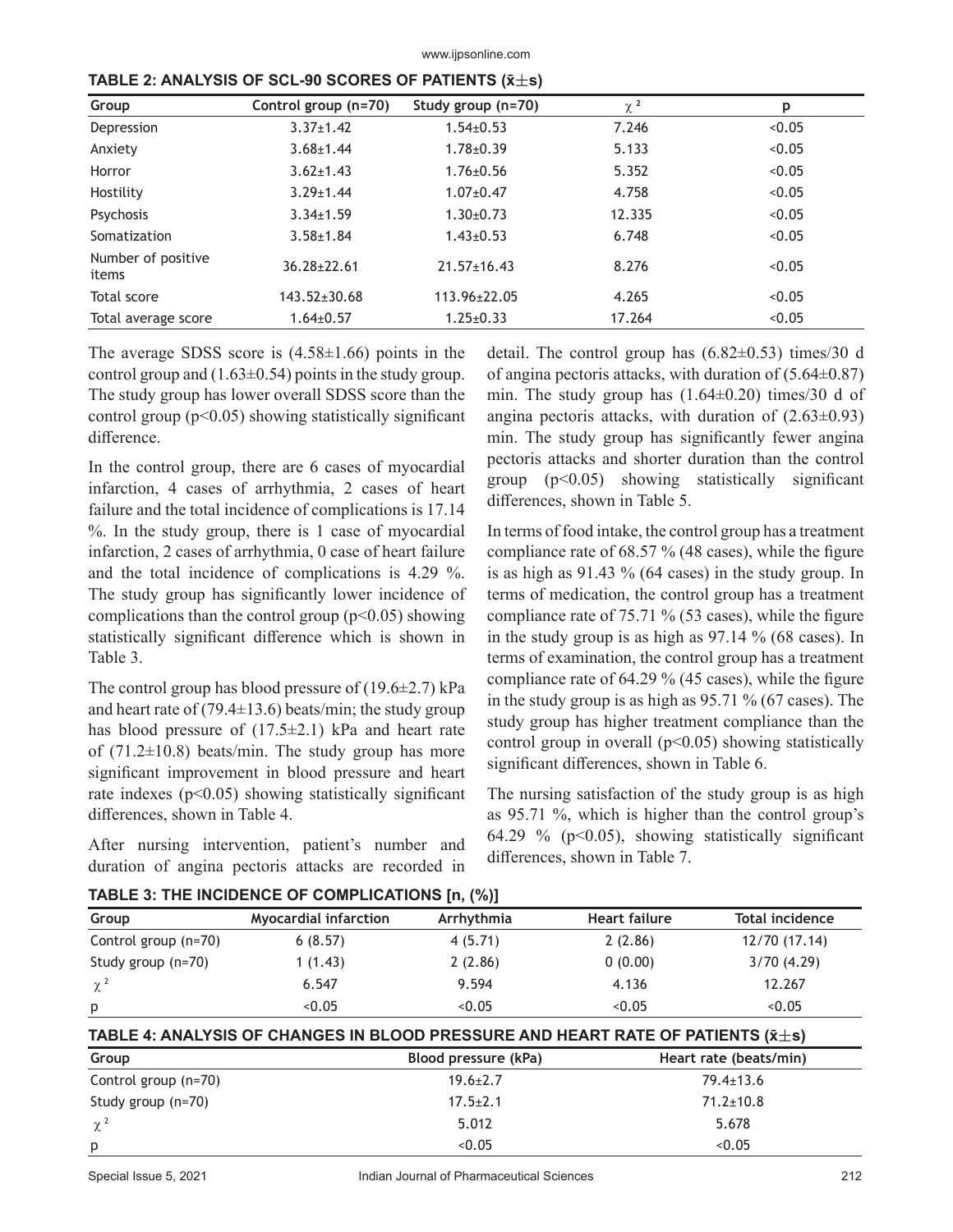**TABLE 5: THE FREQUENCY AND DURATION OF ANGINA ATTACKS OF THE PATIENTS (x̄s)**

| Group                |                                                                  | Number of angina attacks (times/30 d) |                     | Duration of attack (min)  |  |
|----------------------|------------------------------------------------------------------|---------------------------------------|---------------------|---------------------------|--|
| Control group (n=70) |                                                                  | $6.82 \pm 0.53$                       |                     | $5.64 \pm 0.87$           |  |
| Study group (n=70)   |                                                                  | $1.64 \pm 0.20$                       |                     | $2.63 \pm 0.93$           |  |
| $\chi^2$             |                                                                  | 8.476                                 |                     | 7.548                     |  |
| p                    |                                                                  | < 0.05                                |                     | 0.05                      |  |
|                      | TABLE 6: ANALYSIS OF PATIENTS TREATMENT COMPLIANCE [n, (%)]      |                                       |                     |                           |  |
| Group                | <b>Food intake</b>                                               | <b>Medication</b>                     |                     | <b>Examination</b>        |  |
| Control group (n=70) | 48 (68.57)                                                       | 53 (75.71)                            |                     | 45 (64.29)                |  |
| Study group (n=70)   | 64 (91.43)                                                       | 68 (97.14)                            |                     | 67 (95.71)                |  |
| $\chi^2$             | 8.526                                                            | 4.576                                 |                     | 5.187                     |  |
| p                    | 0.05                                                             | < 0.05                                |                     | < 0.05                    |  |
|                      | TABLE 7: COMPARISON OF NURSING SATISFACTION OF PATIENTS [n, (%)] |                                       |                     |                           |  |
| Group                | Very satisfied                                                   | Satisfied                             | <b>Dissatisfied</b> | <b>Total satisfaction</b> |  |
| Control group (n=70) | 17 (24.29)                                                       | 28 (40.00)                            | 25 (35.71)          | 64.29                     |  |
| Study group $(n=70)$ | 41 (58.57)                                                       | 26 (37.14)                            | 3(4.28)             | 95.71                     |  |
| $\chi^2$             |                                                                  |                                       |                     | 12.563                    |  |

p - - - <0.05 Coronary heart disease is a common clinical chronic disease with high incidence among middle-aged and elderly people. Severity of the disease determines changes in patient's clinical symptoms and features. Angina pectoris is a common manifestation of coronary heart disease, which can be divided into variant angina pectoris and stable angina pectoris. Once the patient is diagnosed, immediate hospitalization is required. If the best time is missed, it is very likely to cause a variety of complications, threatening life in severe cases[15]. In the process of treatment, patients with angina pectoris need targeted nursing intervention to ensure the overall treatment effect and relieve the patient's pain. It has been verified by clinical experiments that Roy adaptation model can comprehensively analyze the patient's physical condition from many aspects such as psychology, physiology, social culture, etc., effectively combine different nursing intervention methods to trigger corresponding response in the patients, so that patients can adapt to the role change in shorter time, thereby improving patient's treatment coordination. This model can also provide patients with all-round level assessment, so that patients can fully understand their own situation. Plus the medical staff's illustration of relevant knowledge, patients can effectively enhance confidence in treatment and fully cooperate with medical staff in treatment. High-quality nursing intervention is a new clinical nursing method. Based on the accumulated clinical experience, medical staff gives targeted nursing intervention after fully grasping the patient's physical condition and actual condition. "People-oriented"

nursing principle is practiced throughout the process to maximally meet patient's actual needs so that nursing practice can achieve the transformation from basic nursing to Omni-directional nursing. Medical staff need to inform the patients of the causes, diagnosis and treatment methods, precautions of angina pectoris etc., so that patients have effectively improved disease cognition and safety awareness, reduce probability of stress response, identify with professionalism of the medical staff, thereby enhancing trust between doctors and patients, comprehensively increasing the degree of patient cooperation and compliance and improving the clinical treatment effect $[16,17]$ . At the same time, medical staff need to intervene in patient's mental health. During the treatment, the patient's body bears in human pain. Long-term treatment will also affect the patient's mental health, leading to a variety of adverse emotions. Medical staff should provide prompt psychological counseling and actively communicate with them, so that patients face the disease optimistically, thus improving their treatment coordination $[18]$ .

In this study, Roy adaptation model was used to evaluate high-quality nursing intervention in patients with angina pectoris and analyze clinical intervention effects of high-quality nursing. Scores of positive items, somatization, psychosis, hostility, horror, etc. were compared between the study group and the control group, finding that the study group had higher overall SCL-90 score than the control group ( $p<0.05$ ); average SDSS score was  $(4.58\pm1.66)$  points in the control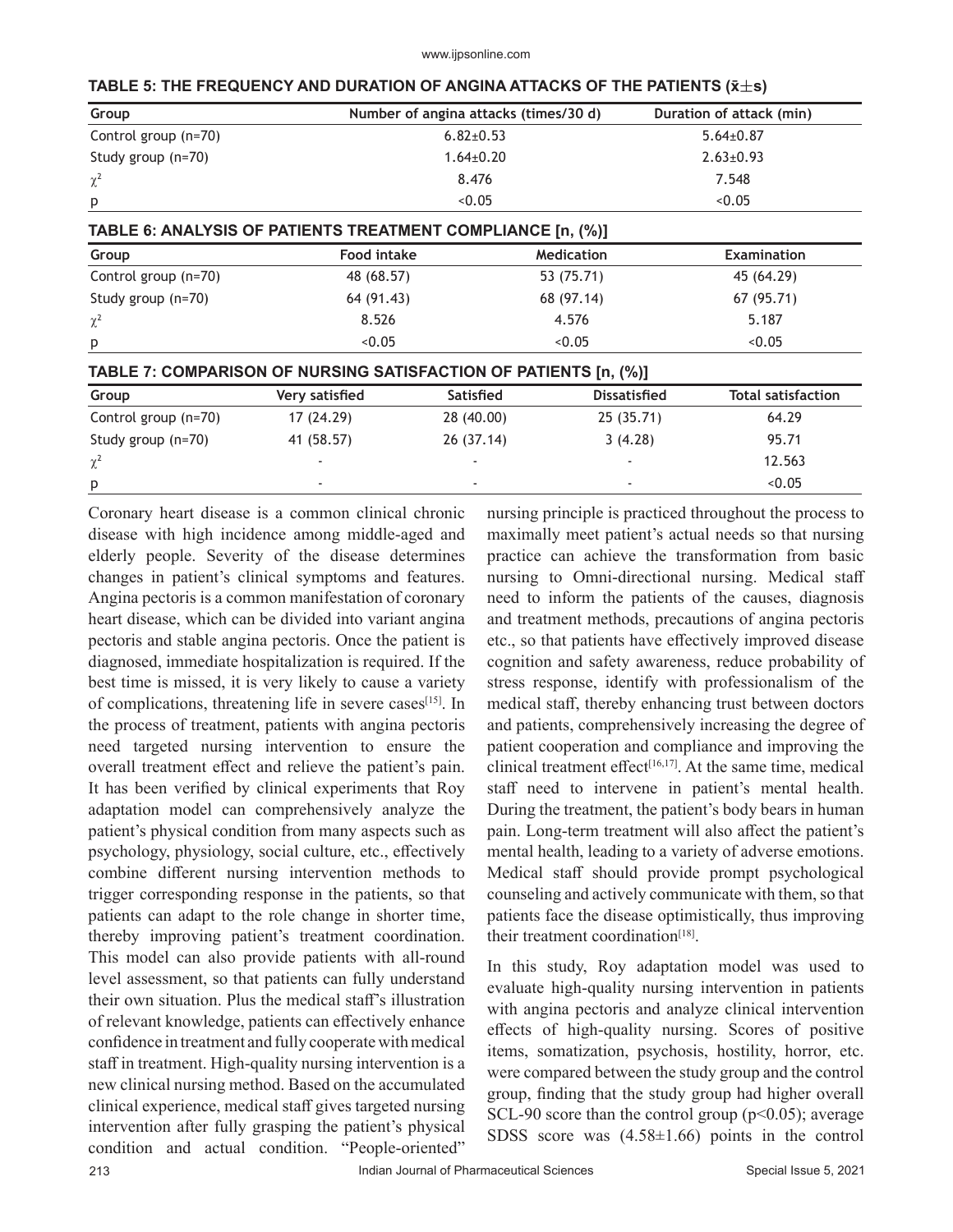group and  $(1.63\pm0.54)$  points in the study group and the study group had lower overall SDSS score than the control group (p<0.05), showing statistically significant difference. This indicates that Roy adaptation model as high-quality nursing intervention can eliminate patients negative emotions like irritability, anxiety, reduce pain, improve nursing effects and improve patient's quality of life. A research scholar pointed out that compared with patients undergoing routine nursing, angina pectoris patients receiving high-quality nursing have higher degree of disease cognition and superior scores in items like number and duration of attacks<sup>[19]</sup>. Onset of angina pectoris is a physiological pain as a result of coronary artery disease induced myocardial ischemia, myocardial infarction, which has certain correlation with coronary artery tension expansion, sharp blood pressure rise and the body's enhanced stress response<sup>[20]</sup>. Also, relevant factors during nursing and clinical treatment may cause stress response in the body, while psychological factors can inhibit stress response to a certain extent. Therefore, in the process of nursing, patient's ECG changes should be closely monitored. Remediation measures should be timely taken in case of problems to reduce the patient's stress response probability, thereby reducing the patient's risk of disease attack and improving nursing quality[21]. During patient's rehabilitation, medical staff should actively assist family members in supervision and strictly implement the rehabilitation plan, so that the expected prognosis effect can be achieved, thereby reducing the probability of angina pectoris attacks and improving patients quality of life. In this study, after receiving nursing intervention, patient's number and duration of angina pectoris attacks were recorded in detail. It was found that the control group had  $(6.82\pm0.53)$  times/30 d of angina pectoris attacks, with duration of  $(5.64\pm0.87)$  min; the study group had (1.64±0.20) times/30 d of angina pectoris attacks, with duration of (2.63±0.93) min. The study group had significantly fewer angina pectoris attacks and shorter duration than the control group  $(p<0.05)$ , showing statistically significant difference. The experimental results are consistent with the previous research conclusions which shows that Roy adaption assessment model, can reduce the number of angina pectoris attacks and shorten its duration. It also shows that the nursing model produces better intervention effect than single high-quality nursing. Roy adaptation assessment model starts from comprehensive analysis and evaluation of patient's information like family background, disease condition, previous case, etc. Only after the patient's basic information is clearly understood the tailored nursing plan is formulated. During the hospitalization period, the medical staff should pay close attention to the patient's actions, maximally meet the patient's needs, ease the patient's negative emotions, let the patient feel more humane care, thereby improving the patient's treatment coordination and significantly increasing treatment efficiency<sup>[22]</sup>. The routine nursing model has serious shortcomings. It does not provide nursing based on patients actual situation, so patient's needs are not met, which easily forms contradictions between doctors and patients and leads to frequent doctorpatient disputes. Therefore, it is necessary to formulate a reasonable personalized nursing plan for patients based on the actual situation and relevant theoretical basis, so that the patient's prognosis quality of life is significantly improved. That high-quality nursing can improve the therapeutic effect of angina pectoris $[23]$ , effectively shorten the patient recovery time, relieve the patient's negative emotions, improve the patient's treatment compliance and coordination, effectively reduce doctor-patient disputes, thereby help to improve nursing satisfaction. In this study, patient's treatment compliance rate was investigated from three aspects: food intake, medication and examination. According to the results: In terms of food intake, the control group had a treatment compliance rate of 68.57 % (48 cases), while the figure was as high as 91.43 % (64 cases) in the study group. In terms of medication, the control group had a treatment compliance rate of 75.71 % (53 cases), while the figure in the study group was as high as 97.14 % (68 cases). In terms of examination, the control group had a treatment compliance rate of 64.29 % (45 cases), while the figure in the study group was as high as 95.71 % (67 cases). The study group had higher treatment compliance than the control group in overall (p<0.05), showing statistically significant difference. At the same time, the nursing satisfaction of the study group was as high as 95.71 %, which was higher than the control group's  $64.29 \%$  (p<0.05), showing statistically significant difference. It indicates that Roy adaptation model plays a significant role in evaluating high-quality nursing for patients with angina pectoris, which helps to increase patient's treatment compliance rate and nursing satisfaction in a way consistent with the above research conclusions.

This studied the clinical value of Roy adaptation assessment model and high-quality nursing<sup>[24,25]</sup>, finding that both nursing models can reduce complications of angina pectoris, increase treatment compliance, greatly lower patient mortality rate and comprehensively improve the clinical treatment effect, thus worthy of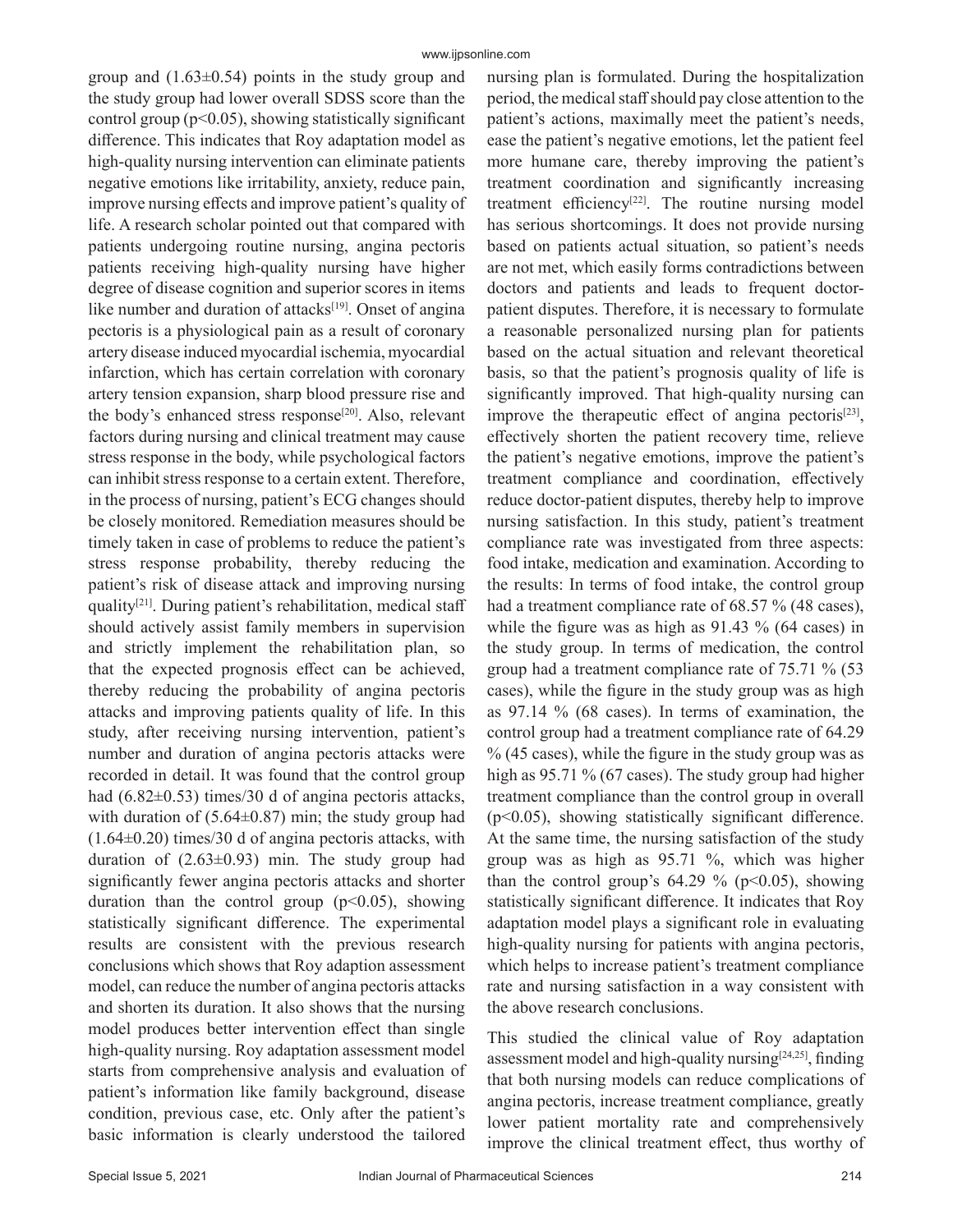promotion<sup>[26,27]</sup>. In this experiment, in the control group, there were 6 cases of myocardial infarction  $(8.57 \%)$ , 4 cases of arrhythmia (5.71 %), 2 cases of heart failure (2.86 %) and the total incidence of complications was 17.14 %; in the study group, there were 1 case of myocardial infarction (1.43 %), 2 cases of arrhythmia (2.86 %), 0 case of heart failure and the total incidence of complications was 4.29 %. The study group had significantly lower incidence of complications than the control group ( $p<0.05$ ), showing statistically significant difference. The control group had blood pressure of  $(19.6\pm2.7)$  kPa and heart rate of  $(79.4\pm13.6)$  beats/ min; the study group had blood pressure of  $(17.5\pm2.1)$ kPa and heart rate of  $(71.2 \pm 10.8)$  beats/min. The study group had more significant improvement in blood pressure and heart rate indexes  $(p<0.05)$ , showing statistically significant difference. The research results are consistent with previous research conclusions, which also demonstrate that combination of the two nursing models can effectively enhance the clinical nursing effect and achieve higher clinical value than any single nursing method.

In addition, medical staff should understand their own responsibilities, strictly follow the doctor's instructions, implement the principle of dietary balance, formulate customized diet plan for the patient to restore the patient's condition while promoting the body's function recovery[28]. Nursing staff should mix daily diet according to the patient's actual condition to maintain balanced intake of nutrients. Patients should eat more foods with high vitamins and high protein, keep light diet, avoid spicy, excitant food, reasonably mix fresh fruits, vegetables, maintain good mental state, increase confidence in recovery and improve unhealthy mental state, which play a good role in improving the patient's condition. In addition to reasonable combination of daily diet, the nursing staff also needs to reasonably arrange the patient's exercise time and exercise intensity, allocate daily training time according to the patient's actual physical condition, mainly aerobic exercise with deep breathing to enhance the patient's lung capacity and required content, which will help to improve patient's condition as proper exercise can restore patient's condition, effectively shorten the recovery time and increase the patient's treatment compliance and nursing satisfaction<sup>[29]</sup>.

In summary, Roy adaption assessment model draws on the advantages of other nursing models, refers to the clinical experiences summarized by abundant doctors, respects the needs of patients to reduce the incidence of complications, reduce the doctor-patient disputes,

ensure that patients enjoy high-quality services throughout the treatment, lower service costs, reduce the burden on doctors and patients, thereby improving patient satisfaction. Compared with routine nursing or single nursing mode, Roy adaption assessment model receives better clinical effect in a safe and reliable way. Moreover, it reduces the number of angina pectoris attacks, shortens the attack duration, increases patient compliance and efficiency, demonstrating high clinical application value, which can promote the sustainable development of medical and health undertakings. However, considering constraints in sample number, external environment, time in this study, patient's satisfaction score after implementation of evidencebased nursing demands further exploration and supplementation in the future. Moreover, considering that this study is still affected by many objective factors such as time limit, external environment, sample number, etc., deviation is possible in the research results, leading to lower credibility, so further in-depth research is needed in future work and study.

#### **Acknowledgements:**

Hunan province social science subject: Industry demand perspective of nursing professional master degree of clinical practice of specialized subject research of embedded mode (XSP19YBZ183); Hunan province natural subject: comprehensive whole cycle perspective community in our country general nurse post competency modeling and empirical research (2019JJ40212); 2016 in Hunan province education scientific planning project (XJk016BZY034).

## **Conflicts of interest:**

The authors declared no conflict of interest.

## **REFERENCES**

- 1. Liu YJ, Ma LP, Zhuo FQ. Effect of comprehensive nursing intervention in improving nursing quality of patients with coronary angina pectoris. Chongqing Med J 2018;47(1):427-8.
- 2. Wang SQ. Effect of high-quality nursing intervention on the nursing quality and living ability of elderly patients with cerebral infarction. Cap Med 2019;26(1):150.
- 3. Huang YH, Liu YY. The effect of bicardiac mode intervention on cardiac function of patients with stable angina pectoris and anxiety-depression. China Prev Med 2019;20(4):312-5.
- 4. Meng Z, Hu JM, Yang P. Application of Roy adaptation model in nursing of patients with angina pectoris. World J Integr Tradit West Med 2012;7(4):348-50.
- 5. Geng L, Qu LL, Sun YP. Effect of assessing patients with early sirs through optimized Roy adaptation model on prognosis of patients. J Nurs Sci 2017;32(23):28-31.
- 6. Gao XQ. The effect of comprehensive nursing intervention on the treatment effect and satisfaction of unstable angina pectoris. West J Chin Med 2014;(7):110-2.